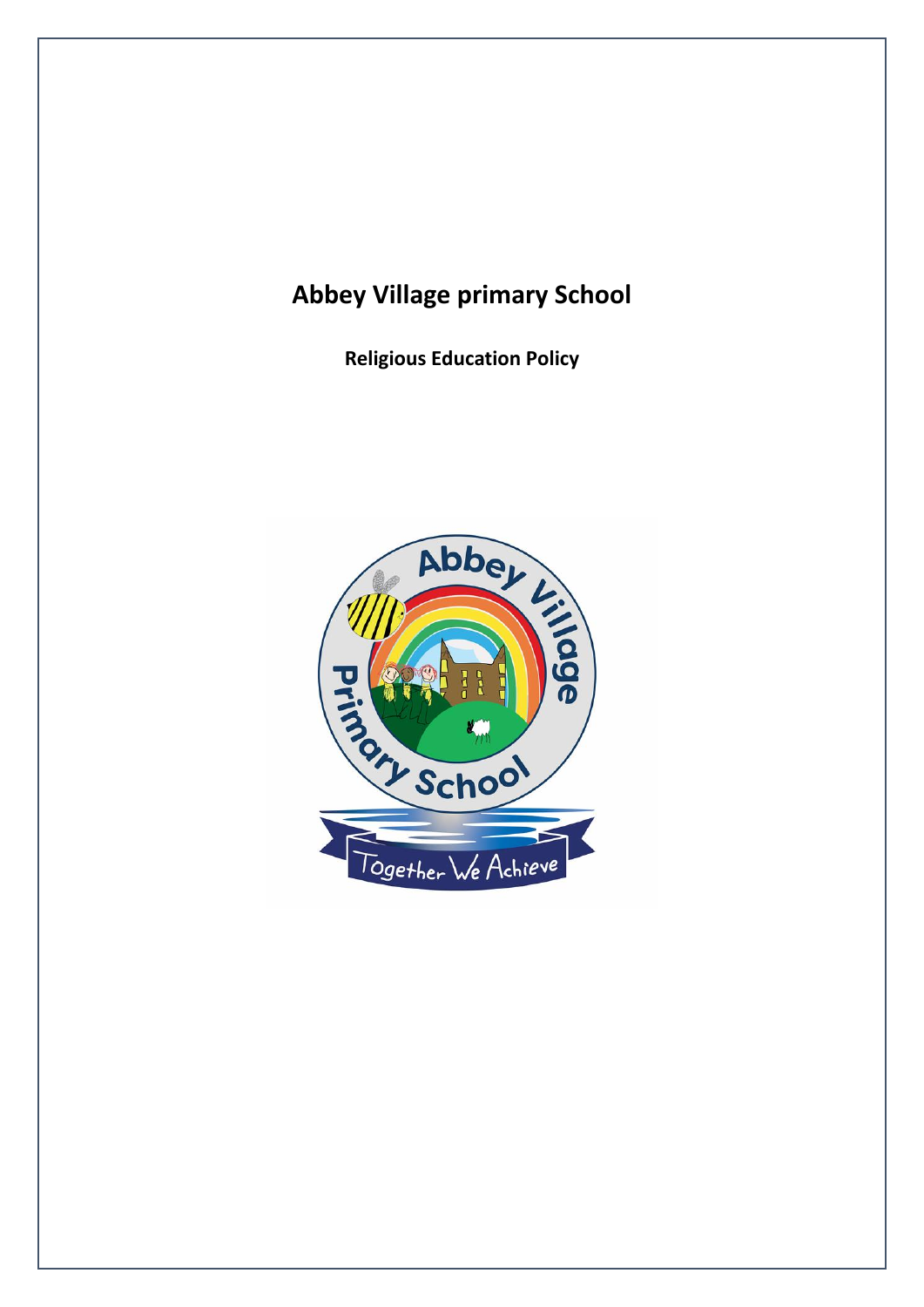### **Abbey Village Primary School**

**Religious Education Policy** 

# **Introduction**

This document should be read in conjunction with Lancashire Agreed Syllabus of Religious Education, revised 2016: 'Searching for Meaning'. This document should continue to be followed until further notice. The Lancashire Agreed Syllabus is supported by Curriculum Units and a Non-Statutory Scheme of Work, which include suggestions for lesson plans and teaching activities. Standards of Attainment in Religious Education are included for Key Stages 1 and 2. Lancashire SACRE, have now provided Curriculum Support Materials, Assessment and Planning through the Lancashire Grid for Learning website. In writing this document we aim to describe the purpose, nature and management of Religious Education taught at Abbey Village Primary School. Religious Education at this school is provided in accordance with the above Agreed Syllabus. This policy reflects the school values and philosophy in relation to the teaching and learning of Religious Education. It sets out a framework within which teaching and nonteaching staff can operate and gives guidance on planning, teaching and assessment.

#### **Aims**

Religious Education develops pupils' knowledge and understanding of religion, and their ability to respond to Christianity and other principal religions presented in Great Britain. By exploring issues within and across faiths, pupils learn to understand and respect different religions, beliefs, values and traditions and their influence on individuals, societies, communities and cultures. The Agreed Syllabus of Religious Education seeks to provide a curriculum that will promote the spiritual, moral, cultural, mental and physical development of all pupils. In result, preparing them for opportunities, responsibilities and experiences in later life. In order that such an aim is fulfilled, the programme of Religious Education will provide pupils with an opportunity to:

- develop principles for distinguishing right from wrong.
- promote equality of opportunity and enable pupils to challenge discrimination and stereotyping
- develop pupils' ability to relate to others and work for the common good.
- respond positively to opportunities and responsibilities, to manage risk and to cope with change throughout their lives.
- approach with sensitivity and respect the beliefs, actions and feelings of other believers.
- appreciate relationships between personal and shared religion.
- develop appropriate ways of communicating their own thoughts, feelings and responses. 3
- apply the insights derived from the process of Religious Education to the development of their own beliefs, values and attitudes.
- develop pupils' skills of enquiry and response through the use of distinctive language, listening and empathy.

### **Organisation**

The Lancashire Agreed Syllabus for RE has four purposes, which are parallel to the four main purposes of the National Curriculum. 1. To establish an entitlement. 2. To establish standards. 3. To promote continuity of coherence. 4. To promote public understanding. In order to achieve the aims, the content of the Religious Education curriculum forming no less than 5% of the overall curriculum time, is delivered through the syllabus that allows progression.

Religious Education is taught through the use of curriculum units and non-statutory lesson plans produced by Lancashire Education Department. A framework of half-termly units ensures an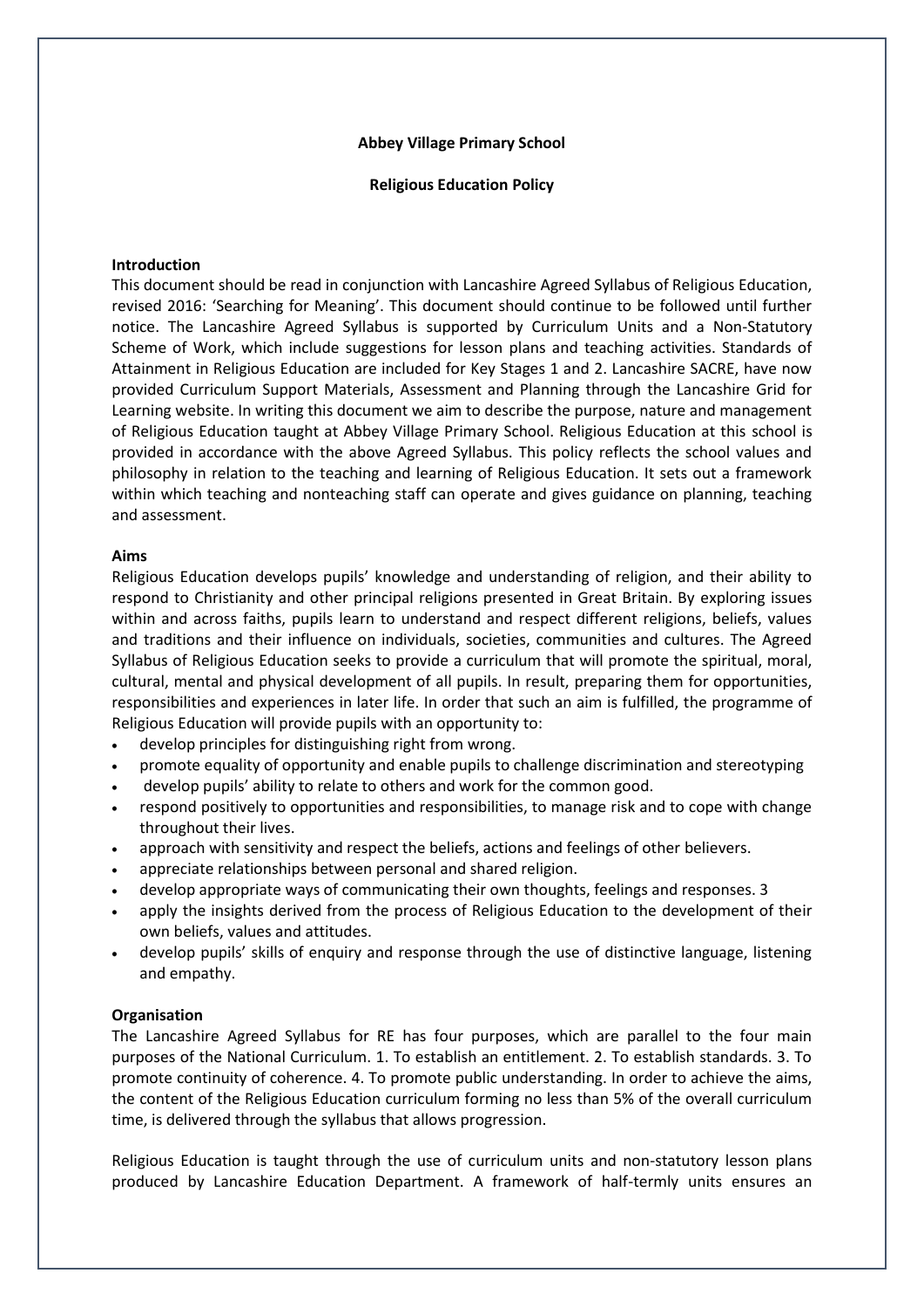appropriate coverage and balance of the content in terms of religions to be covered. The balance allows for Christianity to form at least 50% but not more than 75% of the R.E. curriculum. The remaining Religions studied in addition to Christianity are; Islam, Judaism, Hindu Dharma, Buddhism, and Sikh Dharma.

At Abbey Village Primary Religious Education is taught following themes of study. Each class follow a different theme each year to ensure a progressive coverage of knowledge and skills. Each theme will incorporate a variety of religions within their coverage.

# **Themes**

- **Community**
- One God
- Worship
- Founders and Leaders
- Living the Faith
- Sacred Books and Revered Literature
- Life as a Journey

The focus of the syllabus is a study of four main areas of exploration:

- Shared Human Experiences
- Beliefs and Values
- Living Religious Traditions
- Search for Personal Meaning

Within the Scheme of Work, based on the Agreed Syllabus, learning activities are sequenced to ensure progression following the Primary Framework. Children are engaged in both learning about and learning from religion, through a broad range of teaching strategies, with effective use of specific resources; artefacts, I.T., food, story, and sacred texts. When appropriate and where possible, use will be made of home links and of links with faith communities to enrich the provision. Staff may invite parents into the class to bring personal experience to support the teaching of Religious Education. Staff will be aware of the need to avoid proselytizing by members of faith communities.

### **Planning**

Planning for half-termly units is undertaken by the class teachers whose year groups are working together. The school makes use of the Lancashire materials for curriculum planning. The school recognises that planning is necessary to achieve clear, achievable goals. Effective planning ensures that work is matched to pupils' abilities, experiences and interests. Opportunity will be given for the development of cross-curricular skills of oracy and literacy. At the planning stage motivation to the pupils' personal, social, moral and cultural development will be considered. Planning is undertaken on a half termly basis using the Key Questions for each year group provided by the Lancashire Website. Within that framework, the planning for Religious Education will ensure an appropriate balance between consideration of shared human experience, learning about religious traditions, and about beliefs and values and an exploration of personal meaning.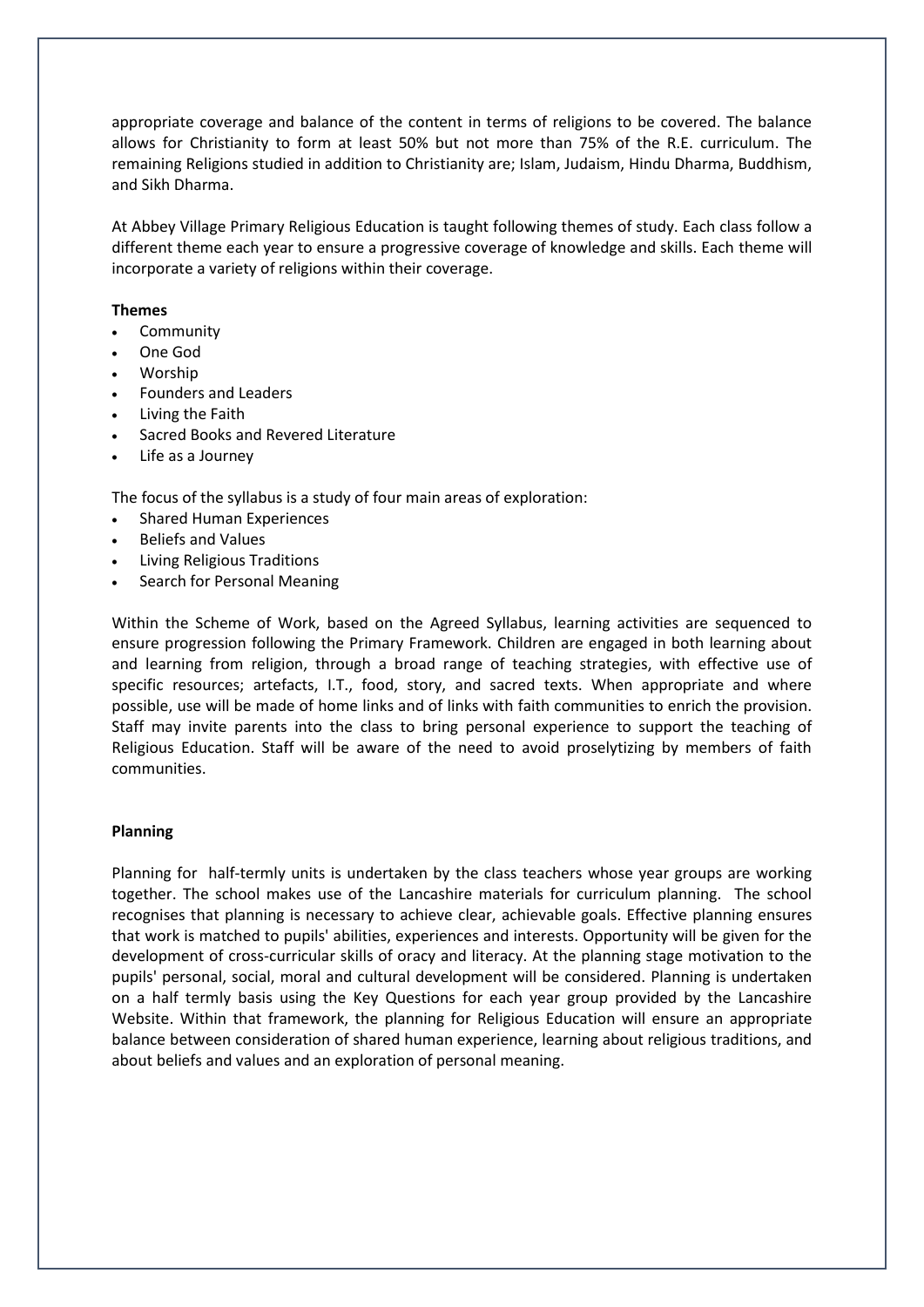# **Inclusion**

At Abbey Village Primary school we teach Religious Education to all children, whatever their ability and individual needs. Religious Education complements the school curriculum policy of providing a broad and balanced education to all children. Through our Religious Education teaching we provide learning opportunities that enable all pupils to make good progress.

We strive hard to meet the needs of those pupils with special educational needs, those with disabilities, those with special gifts and talents, and those learning English as an additional language, and we take all reasonable steps to achieve this. When progress falls significantly outside the expected range, the child may have special educational needs. Our assessment process looks at a range of factors – classroom organisation, teaching materials, teaching style, differentiation – so that we can take some additional or different action to enable the child to learn more effectively.

# **Equal Opportunities**

It is the responsibility of all teachers to ensure that all pupils, irrespective of gender, ability, including gifted pupils, ethnicity and social circumstance, have access to the curriculum and make the greatest progress possible.

# **Assessment**

Assessment is used to inform future planning and to provide information about individuals throughout their time in this school. Assessment techniques will ensure that teachers assess the ongoing learning process and not just the finished outcomes. These techniques should include:

- **\*** teachers' observation of pupils
- $*$  teacher pupil discussion and teacher questioning
- pupils' drawings, notes, models, comments and written work
- \* pupils' on-going analysis of their achievements
- photographs of children engaged in Religious Education activities
- use of IT as appropriate

Pupils' progress in R.E. is assessed following two attainment targets, which are based on end of Key Stage statements:

AT1 – Learning about religion and human experience.

AT2 – Learning from religion and human experience.

Results of attainment in Key Stage 1 and 2 are reported to SACRE, at the end of each school year.

Records of pupils' achievements are kept to:

- plan pupils' future learning
- report progress to parents
- maintain a written record of pupils' learning
- provide a curricular record for each pupil
- fulfil legal requirements Information on a child's progress in Religious Education will be communicated to parents in a written report at the end of each academic year.

The subject leader is responsible for:

- reviewing and contributing to teacher planning
- preparing the policy and scheme of work
- developing the policy and scheme of work with staff
- preparing a subject development plan
- leading staff meetings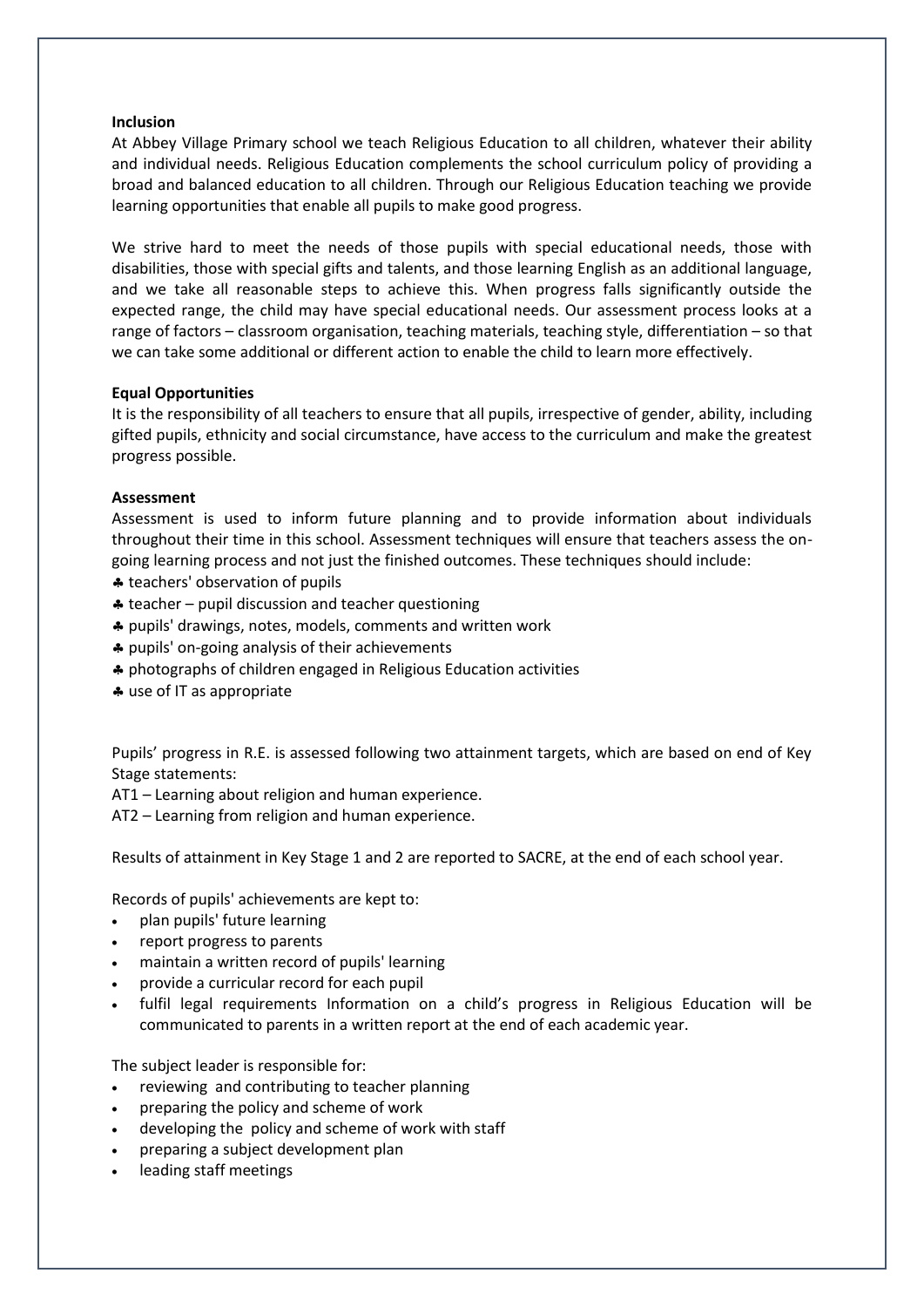- provide consultancy, advice, skills
- in-class teaching support
- specifying and ordering resources in consultation with staff
- monitoring and maintaining condition and availability of resources
- monitoring teaching and learning in Religious Education

### **Evaluation**

The Religious Education Subject Leader gives the Head teacher and Governors a report in which the strengths and weaknesses in the subject are evaluated and they will indicate areas for further improvement. The Subject Leader is specially allocated management time in order to review evidence of the quality of teaching and learning across the school according to the priority schedule of foundation subjects. Such evidence should take into account:

- pupils' achievements
- coverage of programmes of study
- analysis of teacher planning
- staff development
- classroom observation

### **The Contribution of Religious Education to Spiritual, Moral, Social and Cultural Development**

The Agreed Syllabus requires pupils to be challenged by the ultimate questions. Spiritual development is the responsibility of the whole school and the whole curriculum. Religious Education plays a major part in promoting the children's spiritual development, for it is in R.E., that the pupils will be explicitly required to address such questions. Spiritual development is concerned with how an individual acquires personal beliefs and values, especially on questions about religion, whether life has purpose, and the basis for personal and social behaviour. It is therefore about what the school provides through its curriculum, through its ethos and climate to help the children to make sense of these questions and about what it does to help them form their response to life and various life's experiences. Spiritual development is also closely linked to the teaching of PSHE.

The school can help children to decide what they hold as right and wrong, why they do so, and how they should act; that is, they should behave well in accordance with a moral code. For those with religious beliefs, these are often linked to the moral principles by which they live but there are other bases, too, for moral beliefs.

Social development refers to children's progressive acquisition of the competencies and qualities needed to play a full part in society. It is concerned with the skills and personal qualities for individuals to live and function effectively in society. The school complements and extends the function of the home and wider community, by helping to prepare the children to live in society, learning the importance of taking account of the feelings and wishes of others.

Cultural development refers to children's increasing understanding and command of those beliefs, values, customs, knowledge and skills that form the basis identity and cohesion in societies and groups. Education is clearly concerned both with developing and strengthening cultural interests and with exposing them to a breadth of stimuli in order to allow them to develop new interests.

The school will need to introduce children to the values and customs held within a nation's culture and to those of other significant cultures. This implies recognition and respect for the rights of others to exercise a cultural influence, including religion. It follows that the school will respect the values, customs and cultural heritage of those who belong to faiths other than those dominant in the local community.